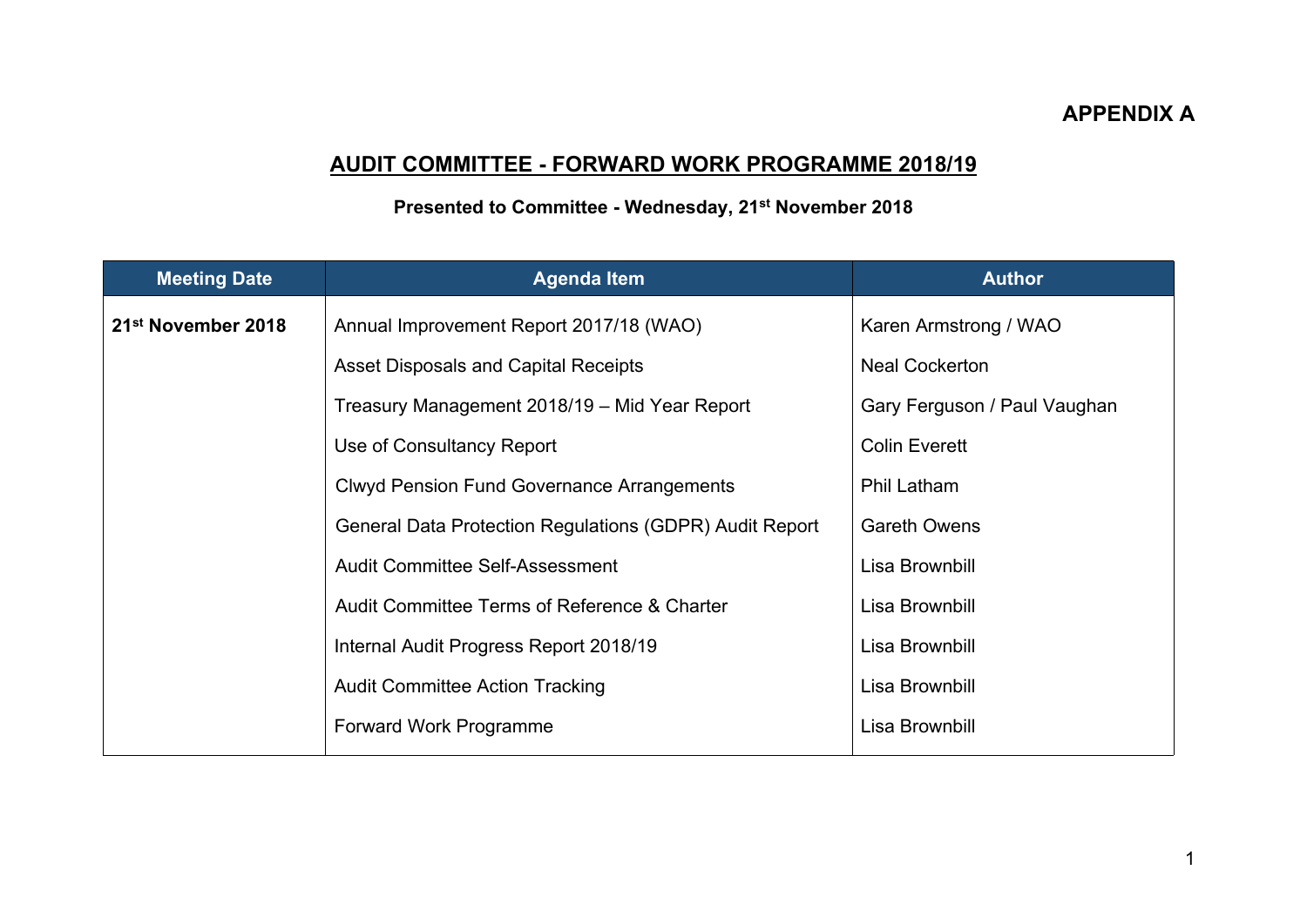| <b>Meeting Date</b> | <b>Agenda Item</b>                                                                        | <b>Author</b>                |
|---------------------|-------------------------------------------------------------------------------------------|------------------------------|
| 30th January 2019   | Treasury Management 2018/19 Q3 Update and 2019/20<br>Strategy                             | Paul Vaughan                 |
|                     | <b>Asset Disposals and Capital Receipts</b>                                               | <b>Neal Cockerton</b>        |
|                     | Risk Management update                                                                    | Karen Armstrong              |
|                     | <b>Code of Corporate Governance</b>                                                       | Karen Armstrong              |
|                     | Annual Report on External Inspections 2018/19                                             | Karen Armstrong              |
|                     | <b>Contract Management</b>                                                                | <b>Gareth Owens</b>          |
|                     | <b>Annual Audit Letter</b>                                                                | Gary Ferguson / Paul Vaughan |
|                     | Anti-Fraud & Corruption Strategy, Fraud Response Plan and<br><b>Whistleblowing Policy</b> | Lisa Brownbill               |
|                     | Internal Audit Progress Report 2018/19                                                    | Lisa Brownbill               |
|                     | <b>Audit Committee Action Tracking</b>                                                    | Lisa Brownbill               |
|                     | Forward Work Programme                                                                    | Lisa Brownbill               |
| 27th March 2019     | Treasury Management 2018/19 Q4 Update                                                     | Paul Vaughan                 |
|                     | Audit Plan (WAO)                                                                          | <b>WAO</b>                   |
|                     | Certification of Grants and Returns Report (WAO)                                          | Gary Ferguson                |
|                     | Internal Audit Strategic Plan 2019/2022                                                   | Lisa Brownbill               |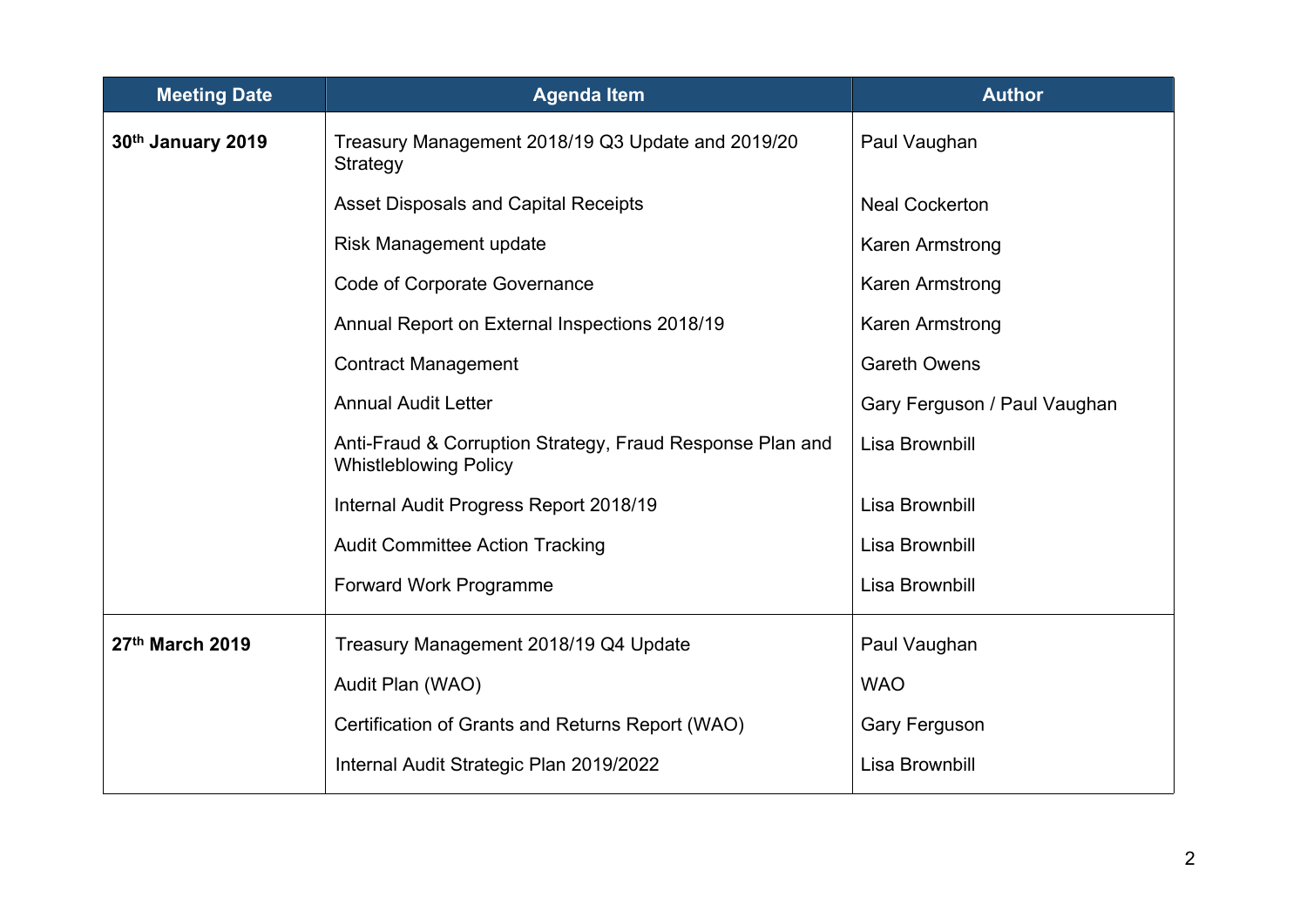| <b>Meeting Date</b>       | <b>Agenda Item</b>                                                            | <b>Author</b>   |
|---------------------------|-------------------------------------------------------------------------------|-----------------|
|                           | Audit Committee Self-Assessment 2018/19                                       | Lisa Brownbill  |
|                           | Public Sector Internal Audit Standards Compliance 2018/19                     | Lisa Brownbill  |
|                           | Internal Audit Progress Report 2018/19                                        | Lisa Brownbill  |
|                           | <b>Audit Committee Action Tracking</b>                                        | Lisa Brownbill  |
|                           | Forward Work Programme                                                        | Lisa Brownbill  |
|                           | Private Meeting (WAO and Internal Audit)                                      |                 |
| 5 <sup>th</sup> June 2019 | <b>Draft Annual Governance Statement</b>                                      | Karen Armstrong |
|                           | Annual Improvement Report (WAO) (2018/19)                                     | Karen Armstrong |
|                           | Annual Report on External Inspections (2018/19)                               | Karen Armstrong |
|                           | <b>Internal Audit Annual Report</b>                                           | Lisa Brownbill  |
|                           | Internal Audit Progress Report 2019/20                                        | Lisa Brownbill  |
|                           | <b>Audit Committee Action Tracking</b>                                        | Lisa Brownbill  |
|                           | <b>Forward Work Programme</b>                                                 | Lisa Brownbill  |
| 10th July 2019            | Treasury Management 2019/20 Q1 Update and Annual<br>Report 2018/19            | Paul Vaughan    |
|                           | Supplementary Financial Information to Draft Statement of<br>Accounts 2018/19 | Paul Vaughan    |